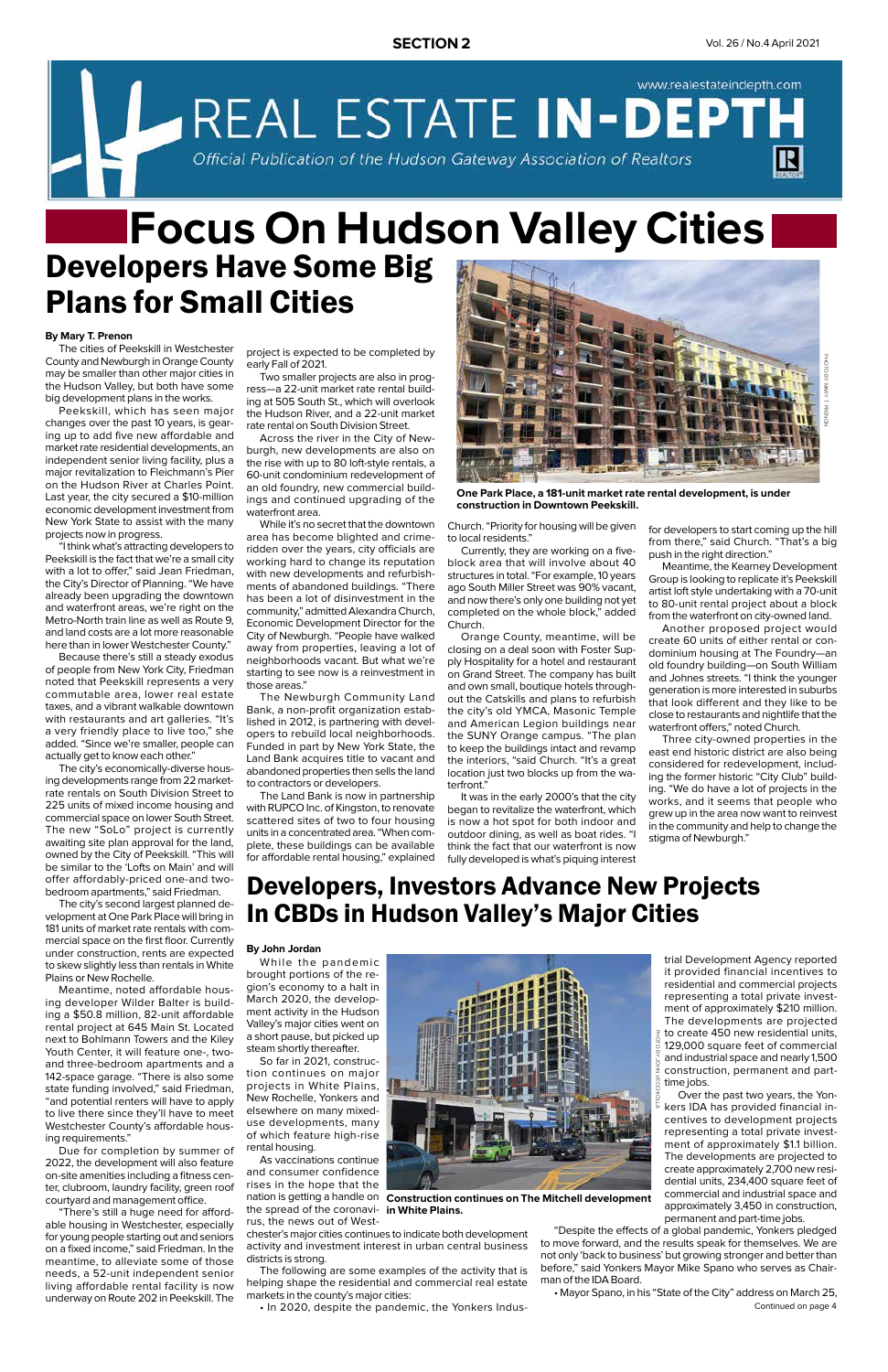**1**

**5**

#### **By John Jordan**

A little more than a year ago, White Plains Mayor Thomas Roach presided over a city that was enjoying a renaissance of new development projects in its Downtown District that promised to reshape the city's skyline and economy for years to come.

Fast forward to April 2021 and while the COVID-19 pandemic still infects and kills Westchester County residents each day, vaccinations and safety restrictions have many hopeful that the worst of the pandemic is behind us. With that in mind, Real Estate In-Depth turned to White Plains Mayor Thomas Roach to discuss how the city is faring, the pandemic's impact on development and whether it had long-lasting impacts on the city's fortunes going forward.

In this month's "Five Questions With" feature, Mayor Roach, who took over as acting mayor of White Plains in February 2011, was elected mayor in a special election shortly thereafter and won election to his first full term in office in November 2013 and re-elected to a second term in November 2017, says he has never seen so many construction cranes in the city before. He also previews what could be a transformative project taking shape at the property he calls "The Great Wall of Galleria"—the Galleria at White Plains property and at the Gateway II site near the White Plains train station.

**2** I am not seeing this (COVID pandemic) causing any shift in the projects that were approved because the shift away from retail toward residential was already pretty firmly established (prepandemic). We have a bunch of residential units under construction right now. There are as many cranes as I can remember seeing up in the city and we have new ones coming. So, it has been very busy—The Mitchell, The Continuum, City Square, Brookfield Commons, which is Windbrook, Waterstone and the Robert Weisz project at 1133 Westchester Ave.—have all been pushing on. So, it is looking good. **Real Estate In-Depth:** What is the status of the city's quest for development around the White Plains Metro North Station? **Mayor Roach:** There are

# By John Jordan<br>
By John Jordan<br> **Explore the policy of the Contact School and the Contact School and the Contact School and the Contact School and the Contact School and the Contact School and the Contact School and the Co White Plains Mayor**<br>
Thomas Roach Thomas Roach

**Real Estate In-Depth**: Has the coronavirus delayed any development projects in the city and with the changing demand COVID-19 has caused, have any projects shifted from say retail to other uses?

In terms of our project at the train station, we received good response to the RFPs (Request

**Mayor Roach:** So, I would say nothing has been delayed. We had a brief period where construction paused, but the jobs really wanted to keep going, the workers wanted to keep going and as soon as they could reopen they did. For example, White Plains Hospital (expansion) is such a huge project and they are going to complete it on time…

**3 Real Estate In-Depth**: Can you fill us in on when construction will start on the former Westchester

**4 Real Estate In-Depth:** Recently, you previewed what is expected to be major changes to the Galleria property in Downtown White Plains. What can you share on this potentially transformative project?

two parts to this. The first part is the train station improvements (\$90-million MTA project) are about to be finished. Along with that was a pretty big grant we received to do infrastructure improvements involving the train station, so we got the new protected bike lane done, we got the new HAWK (traf-

fic) signal that is coming in on Main (Street) and the bike storage facility is being built. There are also a bunch of Transit-Oriented **Developments** that have been approved down there that have 2,100 units.

for Proposals), which were reviewed by the committee and we are setting up now for me to start talking to some of the developers. So, that is moving forward, but right up the hill Gateway II should be the on agenda in April for approval and they are ready to get in the ground.

**Editor's Note:** The Gateway II project is a long vacant 3.5-acre downtown site calls for 500 apartment units at 85 N. Lexington Ave. in Downtown White Plains. The plan calls for two buildings—

a 25-story tower and a 16-story building.

Pavilion property, which remains an eyesore featuring a large excavation hole in the center of the CBD? Also, have the plans for the Esplanade property advanced?

**Mayor Roach:** So, there is a new owner for the Esplanade coming in and it is our understanding that the new owner wants to move forward on the approved

project. It has been bounc-



ing around because they have been talking about doing different things, but the new group that is coming in, who seem to mean business, would go ahead with the approved project.

The Westchester Pavilion property is the same group (Lennar Multifamily) that is building the project at the corner of Post Road and Mamaroneck Avenue that is under construction. So, their plan is to go ahead with the approved project (at the Westchester Pavilion site) and roll the mobilization right over when they get near the end of that one.

**Mayor Roach:** It is interesting that I keep getting questions from people about what they want to fill the Sears

space with. The mall owners (Pacific Retail Capital Partners) are trying to get Sears out of there. So, I think you are going to see the anchor stores go and I think you are going to see a big residential component to it, but still a mall, but a mall of the future. am just seeing now they are doing stories on malls and what stores



aren't going to be in malls and things like that, but this has been coming for so long that it's no surprise at the Galleria was already moving forward on this before CO-VID. There will be more community centers and entertainment forums with



(makeup) where you walk past any mall

in the United States and you walk past the same stores.

What is most exciting to me is that the mall itself, the way it was built, and I have talked about this a lot, it served its purpose, but it is a mega-block that disrupts traffic and makes Main Street in that area desolate and sterile. I call it "The Great Wall of Galleria." There is no connection to the street and when you come around the corner onto Court Street you have the "Great Wall of Macy's." You can't have a functioning street in the downtown where one side of the street is a blank wall. So, what we have been talking to them about and what I expect to see is that on that side of the street is terraced areas with outdoor dining with spaces for outdoor entertainment that kind of slides right into what we created on that space on Court Street with the brick and into the Renaissance Park with the fountains.

So, we have the ability to create this wonderful outdoor vibe in that part

of the city. It is something that I have wanted for so long and the Galleria was the biggest impediment. You know, this development should actually turn the Galleria into the biggest asset down

there… **Editor's Note:** The mayor later discussed the future look of the Galleria Mall.

The main portion of the mall would be brighter and open and provide an easier and safe passage from let's say you are at the White Plains Library and want to cross over to what I call the "Death Star"—the Verizon building. You can come directly through the mall and the idea is to improve the flow. The

(existing) tunnel is kind of bleak and that would be tuned up dramati-Me cally. So, just to brighten it all up Ra and make it all part once again of the community around it is exciting. It is a huge project and that one is not launching tomorrow.

**Real Estate In-Depth**: A recurring theme has been that White Plains would someday create its own Industrial Development Agency and no longer

have its projects incentivized by the Westchester County IDA. Has the city revisited this idea of late or will it continue working with the county

IDA for the foreseeable future?

**Mayor Roach:** We have pushed for it (the city's own IDA) but the reality is that Albany is not really interested in doing any new IDAs, that is just the message we get repeatedly. Over time, prior county executives have not wanted, whether they said it openly or not, they have not wanted White Plains to get its own IDA because we're the main driver for their IDA and the revenue that it brings in. But, George Latimer is different. If we want our own IDA, he supports us getting our own IDA. I just think and we may look at it, but realistically I don't see it coming. Certainly not anytime soon. So, we have tried to work within the existing structure. Some of the things we did back before George was the County Executive was we took the position that we are not going to waive the sales tax on these projects and we are not waiving the mortgage recording tax. If that doesn't get worked out, we have the right to object and if we object the deal is done and it can't go forward. So, we said we were going to start objecting and it was a short conversation. We weren't threatening… The developer will now write us a check for what would have been the mortgage recording and sales tax. It is not immediate, but it comes when they would have paid it and so we are kind of working within the structure… We have been talking with them. We have gotten some money for our own economic development, but it has been a small amount. We want to have a serious conversation about more of that money coming our way so we can do our own economic development because the money that they get from these projects comes with a lot of cost but it is economic development for the county and we think it is only fair that we have some money targeted for us to the extent that we are generating revenue.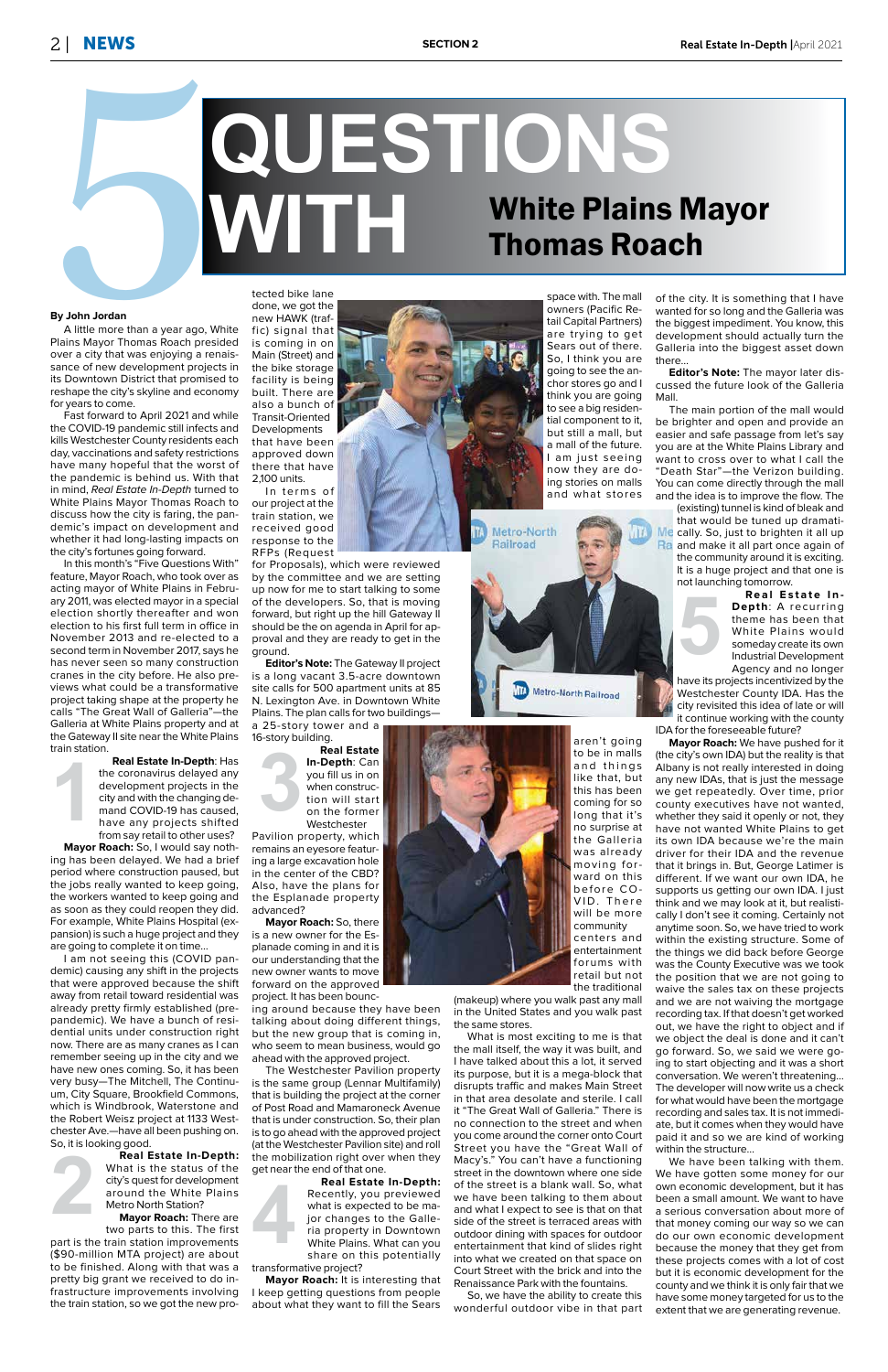NEWBURGH—The City of Newburgh is seeking development proposals for three city-owned properties located in the heart of the Newburgh's East End Historic District.

The city announced on March 17 that the first proposal calls for the rehabilitation of 120 Grand St., formerly known as the "City Club" building. A second proposal seeks the restoration of a fourstory corner building at 123 Renwick St. in the center of the historic Washington Heights area. The third proposal offers a combined three-lot, vacant parcel at the corner of Montgomery and South streets for a mixed-use, new construction development that can take full advantage of the parcel's panoramic Hudson River views and its historic district surroundings.

The proposal for the rehabilitation of the iconic City Club building follows the issuance of an RFP on the same property last September by the city. The "City Club" building is one of the few remaining examples of the collaborative design efforts of noted architects Andrew Jackson Downing and Calvert Vaux. The City Club's distinctive brick and sandstone exterior recalls the exceptional architectural heritage of early Newburgh; its "blank canvas" interior space beckons a creative developer to explore its possibilities, city officials noted.

According to Alexandra Church, the City of Newburgh's Director of Planning and Development, "Each of these properties offers a unique and challenging opportunity for the right developer to build on the current momentum of renewal and revitalization in the City of Newburgh."

The City Club building was built between 1852 and 1857 and was designed by Andrew Jackson Downing and Calvert Vaux. It was originally built as the home/office of Dr. William Culbert who authored one of the first textbooks on homeopathy published in the United States.

Upon Dr. Culbert's death in 1890, the building was purchased by Clayton and Charity Sweet, owners of the Sweet-Orr Overall Manufacturing Co., which had relocated its headquarters and much of its factory production to Newburgh. The Sweets sold the building in 1904 to the Newburgh City Club (of which Sweet was a member), a social organization catering to the city's leading businessmen and politicians. In 1909, local architect Frank Estabrook seamlessly blended a large addition—tripling the size of the building—with the façade of the original residence. The greatly enlarged building not only housed the City Club (and its legendary basement bowling alley), but was also home to the county law library, family court lawyers, and a title search company, according to the RFP issued last September.

In the 1970s, it was purchased and renovated by private developer Brian Thompson, who rehabilitated several homes and apartment buildings in the city's East End Historic District. Thompson succeeded in restoring the building,

## City of Newburgh Issues RFPs on Three East End Development Properties



**The City Club Building at 120 Grand St. in Newburgh.**

only to see that work go up in smoke when the property was devastated by a fire in 1981.

The damaged City Club property was sold and resold throughout the intervening decades. In 1997, hopes were raised once more that the building would be resurrected. New owner Gerry Sanchez, president of the Polonia Development Corp., promoted converting the first floor into a café with the "world's largest magazine store," housing more than 10,000 periodical titles. The restoration never occurred and the City of Newburgh reclaimed the building, this time through an In Rem (tax foreclosure) action in 2016.

> ber, DiNapoli's office will release scores municipalities with a calendar-year

Proposals for the three properties must be submitted at various deadline dates during June and July. All proposals will be reviewed by the Mayor's Strategic Economic Development Advisory Committee and their recommendations will be forwarded to the City Council for their consideration and approval. The Requests for Proposals for each of these opportunities can be found on the City of Newburgh's website on the Planning and Development departmental page (https://www.cityofnewburgh-ny.gov/ planning-development) and also on Bidnet.com (https://www.bidnetdirect. com/ ).

Additional supporting materials will also be available on the City of Newburgh's website on the Planning and Development departmental page.

ALBANY—State Comptroller Thomas P. DiNapoli's Fiscal Stress Monitoring System has identified eight villages and three cities in New York that were in some level of fiscal stress in 2020, based on scores that largely reflect the time period before the COVID-19 pandemic. DiNapoli, in a report released on April 2, evaluated all non-calendar year local governments and designated three cities and three villages in "significant fiscal stress," one village in "moderate fiscal stress" and four villages as "susceptible to fiscal stress."

For the fiscal years ending 2020, the three cities found to be in "significant fiscal stress" include Amsterdam (Montgomery County), Long Beach (Nassau County) and Yonkers (Westchester County).

The three villages in "significant fiscal ress" are Island Park (Nassau), Valley Stream (Nassau) and Wappingers Falls (Dutchess).

The village of Fayetteville (Onondaga) is designated as being in "moderate fiscal stress" and the villages of Addison (Steuben); Millbrook (Dutchess); Oriskany (Oneida); and South Dayton (Cattaraugus) are designated as being "susceptible to fiscal stress."

 "These local communities were already struggling with fiscal stress before the pandemic hit," DiNapoli said. "Some of that pressure could be alleviated with federal stimulus funds and the restoration of state aid, but the full extent of the pandemic's impact on local communities is unclear and the fiscal landscape continues to change. Local officials should remain vigilant in monitoring their financial condition."

The latest round of fiscal scores evaluated local governments with fiscal years ending between Feb. 28 and July 31. DiNapoli's office evaluated

the fiscal health of 523 villages, which predominantly have a fiscal year ending on May 31, based on self-reported data. The scores also cover the 17 cities in New York with non-calendar fiscal years, including the "Big 4" cities of Buffalo, Rochester, Syracuse and Yonkers, each of which have fiscal years ending on June 30.

The system, which has been in place since 2012, assesses levels of fiscal stress in local governments using financial indicators including year-end fund balance, cash position, short-term cash-flow borrowing and patterns of operating deficits. It generates overall fiscal stress scores, which ultimately drive final classifications. The system also analyzes separate environmental indicators to help provide insight into the health of local economies and other challenges that might affect a local government's or school district's finances. This information includes population



# Yonkers Makes State Comptroller's 'Cities in Significant Fiscal Stress' List

trends, poverty and unemployment. In January, DiNapoli released fiscal

stress scores for school districts which found 31 school districts statewide were designated in fiscal stress. In Septem-

fiscal year, which includes all counties, towns, the majority of cities and a few villages.

for co-op reform and played a huge part in the passage of the current law. "To date, there's been more than 500 applicants rejected with no reasons given," said Borgia. "This is unfair and frustrating for both the potential buyer and seller. Co-ops are usually a more affordable way for people to start out buying property, and the time has come for passage of this bill because it impacts so many people—buyers, sellers, Realtors and even bankers."

Her biggest concern is whether fair housing rules are being violated. "I've also heard some strange stories about why applicants were rejected—including one about a potential buyer wearing flip-flops to the interview and being refused because the co-op board thought they would be too loud in the hallway!"

In addition to heading up the co-op bill, Borgia is also entering her fourth year of sitting on the county's Budget Committee. Over the past year, Westchester County has added more funding for helping people to avoid evictions due to COVID-related unemployment, as well as providing for food insecurity and health issues like assisting people with COVID testing.

Meanwhile, Borgia is keeping busy with real estate clients throughout Westchester, Putnam and Rockland counties. "I tend to concentrate on northern West-

chester, as well as Yonkers, which I know very well from the political world," she added. She keeps track of her "two hats" by blocking off Mondays for her county work, and spending a lot of the weekend on showings.

Borgia, who serves on HGAR's RPAC and Legislative committees, spends much of her free time with her daughters, now 25 and 22, and is also learning to be a better gardener. "I don't really have a green thumb, but my plan this summer is to grow all fresh herbs," she said. "I'm also looking forward to the days when we can all start entertaining again and going out to live events."

## *An Advocate for the People*

Continued from sec 1, page 11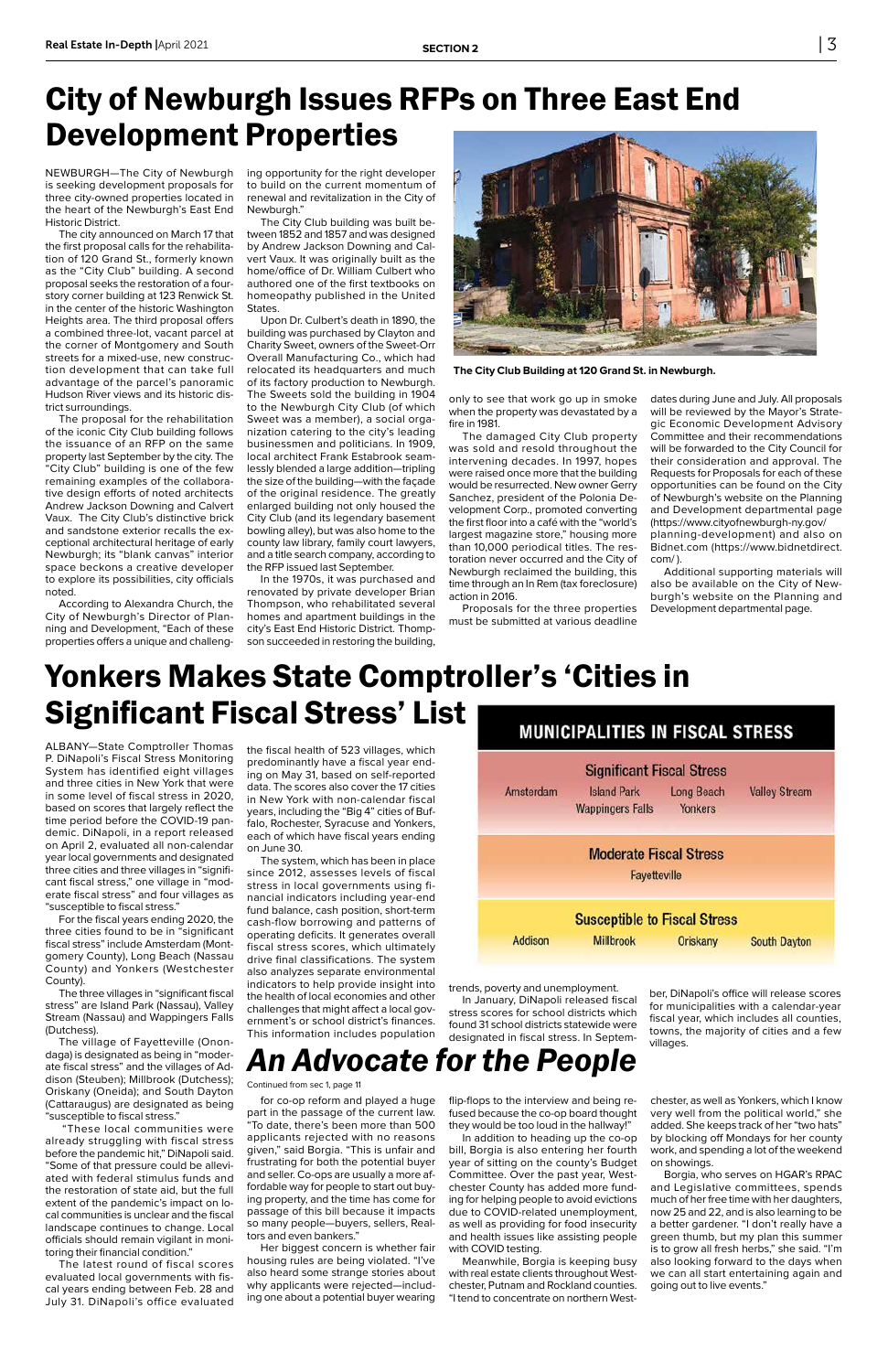WHITE PLAINS—The New York State Homes and Community Renewal, MDG Design + Construction LLC, Smith & Henzy Advisory Group, Inc., and partners announced on March 29 the start of a \$35.8-million rehabilitation of Kingsley House, a 164-unit affordable, Mitchell-Lama housing development for seniors in White Plains. The project will preserve affordability for residents while modernizing and improving the development, state officials said.

"This \$35.8million investment in Kingsley House will outfit all apartments with modern, energy-efficient amenities and ensure long-term affordability for 164 senior households," said RuthAnne Visnauskas, commissioner of New York State Homes and Community Renewal. "The rising cost of housing in Westchester County means that we must take great care to preserve and protect our existing housing stock, especially buildings reserved for older New Yorkers. Mitchell-Lama developments are incredibly valuable housing assets in communities across the state and we thank MDG Design + Construction and Smith & Henzy for moving the Kingsley House rehabilitation project forward."

"All New Yorkers deserve a safe, secure place to call home for the long term, yet many older adults living on fixed incomes face the difficult decision of paying rent or paying for other necessities," said Matthew Rooney, CEO of MDG. "Through this project, we're not only preserving affordability for the residents of Kingsley House, we're also providing a safe environment to call home and age in place. We are grateful to our partners who make projects like this possible and incredibly successful."

Located at 41 Barker Ave. in White Plains, the development serves seniors earning up to 50% of the Area Median Income. The 12-story building consists of 33 studios, 115 one-bedrooms, 15 twobedrooms, and one superintendent unit.

Kingsley House was originally constructed in 1968 under the New York State Mitchell-Lama program, which provides housing to middle-income residents across the state. HCR works with owners as they near the end of their 20-year affordability requirements to provide low-cost financing tools that help maintain and improve the developments, while also extending their affordability.

Through these refinancing efforts, all apartments will receive improvements such as new cabinets, sinks, backsplash tile, interior doors and hardware, new flooring, updated bathrooms with new medicine cabinets, toilets, faucet aerators, and shower heads, as well as Energy Star rated appliances and highefficiency heating and cooling systems.

Common area amenities include a communal outdoor patio, library, community room with kitchen area, laundry room, mail room, and ample parking in the adjacent multilevel garage. Shared space upgrades will include new floor-

## Construction Begins on \$36M Affordable Seniors Housing Project in White Plains



**The Kingsley House, located in Downtown White Plains, was constructed in 1968 under the state's Mitchell-Lama program.**

ing, porcelain tile for the lobby, new finishes in the library and community room, updated LED lighting, new mailboxes, security cameras, elevator modernization, balcony and façade repairs, a new roof, and a wheelchair-accessible entryway. The scope of work also includes various green building requirements to improve efficiency, including installation of new energy efficient windows and balcony doors.

Kingsley House also includes one commercial space occupied by Diamond Chiropractic & Wellness.

Financing for the project includes a combination of tax-exempt bonds, Low-Income Housing Tax Credits, and a subsidy from HCR. HCR has committed 53 Project Based Section 8 vouchers, which will significantly reduce existing and future tenant rent burdens.

"Smith & Henzy commends the Kingsley House Inc. Board of Directors and the White Plains Presbyterian Church for their 50-year commitment to providing essential affordable housing for seniors in White Plains. We appreciate the opportunity to partner with them in this great redevelopment project. We also wish to thank the city of White Plains for their continued support. Finally, we are thankful for NYSHCR and the agency's staff for all their hard work and assistance," said Hannah Cedermark, vice president of development for Smith & Henzy.

In addition to Smith & Henzy Advisory Group and MDG Design + Construction, partners include Concord Management; architects Newman Design; and Nixon Peabody LLP as borrower counsel.

Westchester County Executive George Latimer said, "The Kingsley House and other developments like it address a critical need for our senior citizens, who are some of the most vulnerable members of our communities, especially in light of the COVID-19 pandemic. Safe, affordable housing should be a basic right for everyone living in Westchester, and we are thrilled to see an existing property become rehabilitated to preserve its affordability, while modernizing and improving the development."

White Plains Mayor Tom Roach said, "I am pleased to see this investment by NYSHCR in Kingsley House, which has served as an important affordable senior building in our city for many years. Maintaining a diverse housing stock in White Plains is a priority for me as well as our City Council. This project will help ensure that there are viable living options for seniors in our city for years to come."

MDG Design + Construction specializes in the moderate rehabilitation and new construction of residential apartment buildings in New York, New Jersey, and Florida, and is an industry leader in occupied rehabilitations. To date, MDG has created or preserved more than 20,000 units of affordable housing and is responsible for more than \$2 billion in construction and development.

Smith & Henzy has served as both a developer and advisor and has successfully created or preserved more than 3,000 affordable apartments since 2014. The firm currently has an ownership portfolio of more than 1,000 apartments with another 1,000 in development.

noted that construction has commenced on the \$150-million Lionsgate movie studio project at the iPark Hudson complex that when completed will feature a stateof-the art movie and television studio and multi-use retail component. He also hinted at another film project in the offing in the city, saying, "And folks, Yonkers will officially claim the title 'Hollywood on the Hudson' when news breaks of the arrival of another big-name film company to be announced soon. That's all I can share for now…stay tuned!"

• Meanwhile, despite the restrictions from the pandemic, the Municipal Housing Authority for the City of Yonkers reported a very active 2020 with a total of 1,336 units of affordable housing renovated and 425 under construction and

slated for completion in 2021.

"The past year has been unlike anything we have ever experienced in our lifetime. However, thanks to our dedicated and hard-working staff, we have continued to move forward in redeveloping and renovating more units of affordable housing while continuing to serve the needs of our many residents," said Wilson Kimball, who was appointed president and CEO of MHACY in April 2020.

Among the many highlights of the year was the closing on financing for 178 Warburton at The Ridgeway, a new \$56-million mixed-income residential complex of 81 apartment homes that are being developed by MHACY and The Community Builders, part of the \$236-million transformation of the Cottage Gardens development. In addition, the \$500-million Rental Assistance Demonstration (RAD) Program, which involves the conversion of its entire public housing portfolio, is nearing completion. The plan, launched in 2017, will include the renovation of more than 1,700 units

across the city.

• The Westchester County Industrial Development Agency and the Local Development Corporation provided financial incentives and tax-exempt bond financing to a host of developments that represented approximately \$370 million in private investment in the county in 2020, despite the COVID pandemic. Among the incentivized projects to be developed in cities in Westchester included the 144-unit Ebony Gardens in Mount Vernon and the re-development

> of the former YMCA building in downtown White Plains into 177 rental apartments.

• New Rochelle Mayor Noam Bramson is bullish on the fortunes of the Queen City going forward. In a recent blog post on his personal reflections after one year of the COVID pandemic, the mayor noted, "Downtown development, a primary focus of municipal policy-making for a generation, kept going strong throughout the pandemic and shows no sign of slowing down. The new federal Administration is likely to deliver a package of state and local relief, which will stabilize our finances. And through it all, New Rochelle continued addressing longer-term priorities like environmental sustainability, infrastructure investment, and public safety reform, areas where we are poised to make meaningful progress. Indeed, to borrow a term from Washington, we have an opportunity to 'build back better,' incorporating lessons from our COVID experience into everything from people-oriented design of streets and open spaces, to stronger collaboration between the public, private, and notfor-profit sectors, to enhanced standards for inclusive, equitable urban growth. As a whole, New Rochelle will be alright."

• The mayor announced recently that with more than 1,200 affordable apartments constructed or approved as part of its overall downtown redevelopment, the City Council is now considering additional steps to further expand access to quality housing. The new measures under review would (1) establish a slidingscale credit system for housing developers with the effect of boosting the quantity and/or accessibility of newly-built affordable units, (2) increase the developer fee for opting-out of affordable housing requirements, (3) eliminate the current policy that permits affordable units to be constructed off-site, and (4) expand the allowable use of the city's Affordable Housing Fund to encompass down payment assistance for homeownership. • RXR Realty, master developer of Downtown New Rochelle, made news earlier this year when it topped out One Clinton Park, a 28-story mixed-use tower currently under construction. One Clinton Park features 352 state-of-the-art, highly designed and amenitized apartments, with more than 13,000 square feet of retail space. The 433,000 squarefoot development broke ground in 2020 and has moved along swiftly despite the ongoing pandemic. **• Editor's Note:** In White Plains, there has been a host of major project announcements, including a major development to be proposed at the Gateway II site in Downtown White Plans and a possible reimagination of the Galleria Mall. White Plains Mayor Thomas Roach discussed COVID's impact on the city and new projects in the pipeline in this month's "Five Questions With" feature on page 2 of the Cities supplement.

#### Continued from page 1

## *Developers, Investors Advance New Projects*



**There are a host of multifamily projects under construction in the City of New Rochelle.**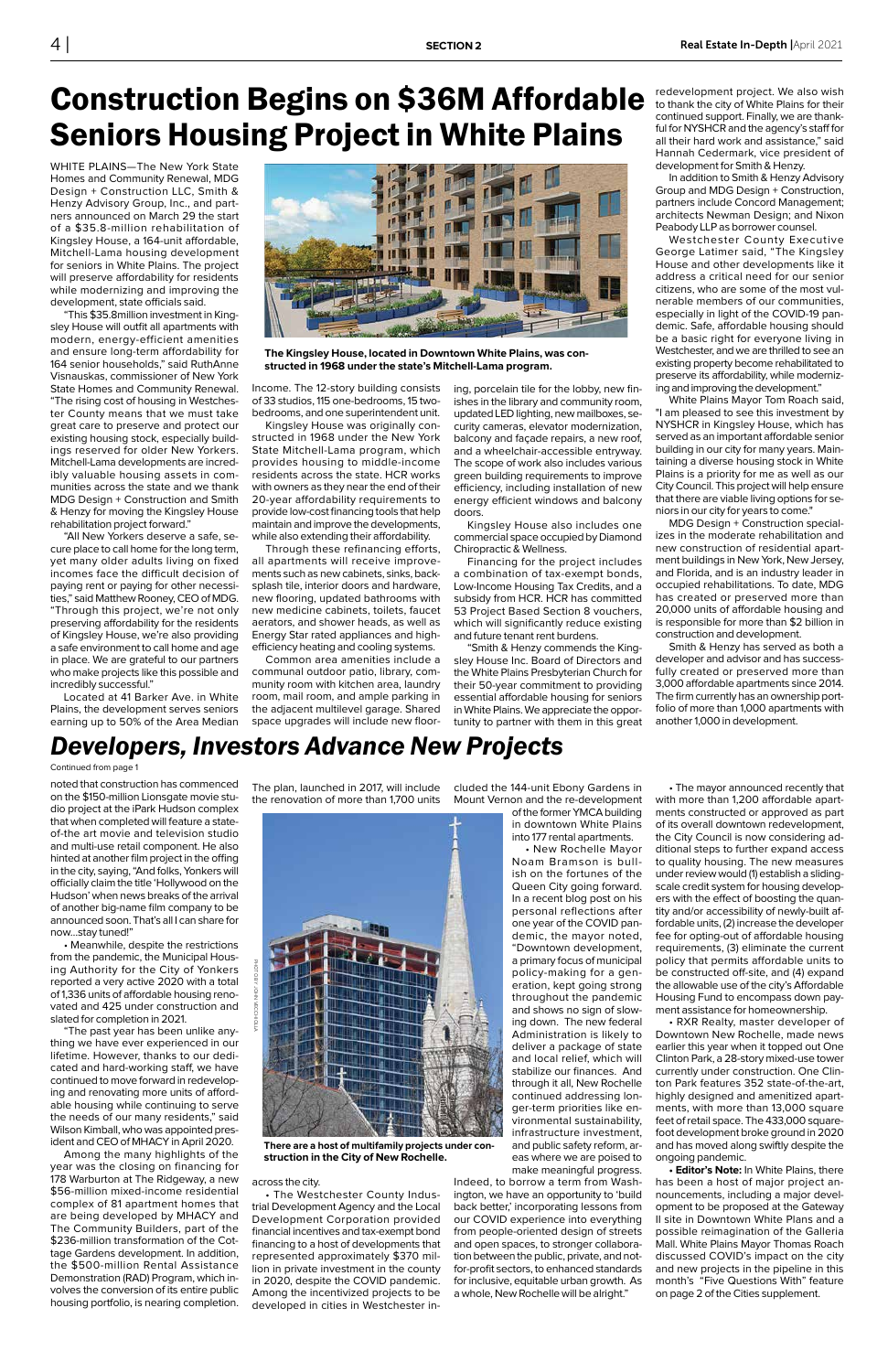YONKERS—The Board of Directors of the Yonkers Industrial Development Agency voted to grant preliminary approval of financial incentives for three new development projects—Horizon at Ridge Hill, Hudson Hill and a CubeSmart storage facility.

The three projects, which received preliminary approval at the IDA's March 25 meeting, represent a total private investment of \$144.3 million and are expected to create more than 200 construction jobs.

Horizon at Ridge Hill is a third residential tower at the Monarch at Ridge Hill community located at 601-701 Ridge Hill Boulevard. The new 14-story tower will feature 180 rental apartments, which will join an already occupied 162-unit condominium tower (Tower 1) and a 180-unit residential rental tower (Tower 2) that will be occupied shortly. The 225,000-squarefoot project will be located on vacant

land to the south of the existing two towers. Long-term plans call for a fourth residential tower to be developed south of the project. The new tower will include seven studio apartments 105 one-bedroom, 64 two-bedroom and four, threebedroom apartments. The new tower will also include 18 affordable units and commons spaces. Residents will have access to the adjoining Amenity Building, which features a gym, children's playroom, movie theater and pool. The \$75-million project is expected to create 100 construction jobs and six full-time jobs. The developer of the project is Hudson at Ridge Hill LLC whose parent company is Azorim, which is Israel's largest development company.

Plans for Hudson Hill call for the development of residential units for lowincome families. Located on a site at 76 Locust Hill Ave., the six-story residential building will include 113 affordable housing rental units comprised of a mix of 19 studios, 45 one-bedroom, 44 two-bed-





**Rendering of Hudson Hill**

room and five, three-bedroom units. All of the units will be permanent housing restricted to families earning no more than 60% of AMI for the Westchester County area. Forty-five of the units will be supportive in nature for formerly homeless tenants. The build-

ing will include a community room, recreation room, outdoor courtyard garden and 84-space parking garage. The \$53.9-million project, which is being developed by Westhab, is expected create 83 construction jobs and six fulltime jobs.

The City of Yonkers has committed \$172,489 to Westhab in pre-development funds and another \$670,000 in HOME funds for construction costs. Westhab anticipates that Westchester County will provide grant financing to reimburse Westhab for the \$1.4-million purchase price of the land through the county's New Homes Land Acquisition fund program.

The third project to receive preliminary approval is construction of a seven- or eight-story CubeSmart self-storage facility at 1060 Nepperhan Ave. The project includes relocating Health Products Corp. from the site to another Yonkers location and retaining the eight jobs. The 9,820-square-foot

Health Products Corp. building will be rehabilitated as a self-storage facility. The \$15.4-million project is expected to

create 50 construction jobs. The devel-

oper is KCT Inc. The IDA also granted final approval of financial incentives for Point & Ravine Apartments, a \$72-million project that will transform a blighted and vacant block in the Warburton Ravine Urban Renewal Area into a sustainable intergenerational community. Point & Ravine Apartments, which is a public partnership between developer Conifer Realty LLC and the City of Yonkers, will feature a mid-rise building with approximately 120 income-restricted one- and twobedroom affordable housing rental units targeted to both senior and family housing and construction of approximately 26 units of income restricted affordable housing rental townhome-style apartments. The project is expected to create 250 construction jobs with a commitment to local and MWBE contractors.



#### **HARD TO PLACE RISKS:**

- Non-Renewal
- Claims Frequency or Severity
- Disciplinary Action
- High Hazard Area of Practice





**Contact us at (914)592-6505 or E-mail us at NewBusiness@PLCSI.com**

**Our office is prepared to help you in every possible way.**

- Cyber Liability Protection Package (First & Third Party)
- Employment Practices Liability, Discrimination (First & Third Party), Wrongful Termination, Harassment, Retaliation
- Directors & Officers (D&O)
- Fidelity Bonds

We are Professional Liability and Specialty Lines Insurance Experts and Experts get results. If you are serious in obtaining Affordable, Reliable & Comprehensive Insurance Coverage while maintaining continuity of coverage, then we are here to help you.

#### **PROFESSIONAL LIABILITY / ERRORS & OMISSIONS (E&O) INSURANCE:**

- Lawyers
- Accountants
- **Architects**
- Engineers
- Real Property Appraisers
- Real Estate Agents / Brokers
- Title Agent, Title Abstractor, Closing Agent, Escrow Agent

#### **SPECIALTY LINES INSURANCE:**

#### **HGAR AFFILIATE OF THE YEAR 2000**

#### **SPECIALIZATION MATTERS. EXPERTS GET RESULTS. LET OUR EXPERTISE GET RESULTS FOR YOU!**

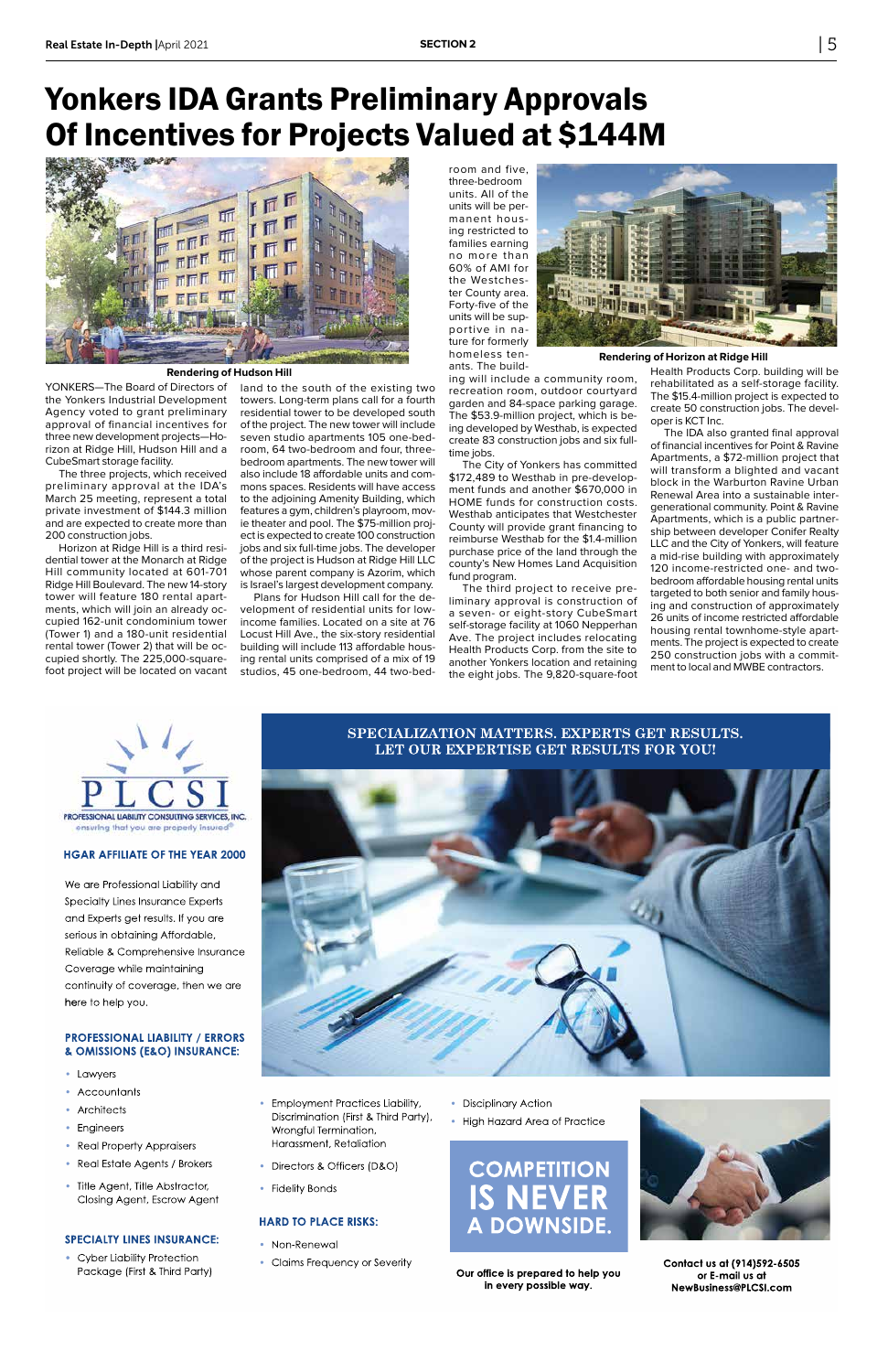Cortlandt Town Supervisor Linda Puglisi and Buchanan Mayor Theresa Knickerbocker have been leading task forces to plan for the future of the region since 2017, when they first learned of

plans to shutter Indian Point 3. "I remember we were both shocked when we found out—from a newspaper article," recalled Puglisi. "We had no prior knowledge of this, but we went into action right away."

The task forces they set up included local government and business **FORWERT BUTHERTHEITED** leaders, and later became part of the New York State task force. Joseph Lippolis, broker/owner of Berkshire Hathaway Home Services Rivertowns Real Estate, served on the town task force.

Lippolis and his wife Cynthia have offices in Croton-on-Hudson and Peekskill. "I think everyone's concern early on was that there would be a mass exodus from the area," recalled Lippolis. "But what we've actually seen is the normal ebb and flow of the marketplace. In fact, in today's market, we're experiencing a shortage of inventory in Buchanan, just like the rest of the lower Hudson Valley."

The medium home price in Buchanan remains at close to \$400,000, and at the end of February, 23 homes sales closed. Lippolis indicates that's about average for the community. "It's still a seller's market here," he added.

Lippolis said news of Indian Point 3's closing has not deterred potential homebuyers from exploring the village. "We get a mix of people locally and from New York City, and a lot of first-time homebuyers," he said. "We haven't seen any abandoned blocks of property or homes—there's always someone to fill the properties that become available."

One of the perks of living in the Town of Cortlandt has been lower taxes, due to the presence of Indian Point. "As it closes down, taxes may increase but I think the fact that the plant will no longer be functioning there will also bring more people in," said Lippolis.

Don Dwyer, associate broker with Howard Hanna | Rand Realty in Yorktown Heights, serves on the Cortlandt Community Coalition task force and

another task force created to deal with properties snatched up in about three the plant decommissioning process. He is also a founding member of the advocacy group, Power Through Cortlandt. A resident of Montrose, Dwyer has been

listing and selling homes in the area for many years. "Many of the families

in Montrose, Buchanan and Verplanck a cost savings initiative that would desare multi-generational and some homes haven't been sold in over 40 years," he said. "I think that could start to change a bit when the taxes eventually start to catch up with other parts of Westchester



Once the plant closes, Puglisi explained that the town and village will be receiving cessation funds set up by the New York State for the next seven years to help bridge the gap from the taxes they had been receiving. "It's not a cure-all," reminded Puglisi, "it's just a temporarily solution." However, a bill recently signed into law will give the might be set up for kindergarten though Town of Cortlandt the ability to tax the property that will hold the plant's spent fuel rods in 125 concrete casks.

"I think what we may start to see is more of an equalization in taxes with neighboring communities and families, and those who have the money to pay the higher taxes will be moving in," added Dwyer. For right now, though, it's still a seller's market with homes garnering multiple offers. "We're still seeing

days" he said.

The Hendrick Hudson School District will be hit the hardest, losing about 30% of its annual budget. Even with the cessation funds, the district will be receiving only \$61 million over the next eight years, as opposed to an average or \$200 million over that same time period when the plant was active. "It's true that Indian Point kept our school taxes artificially low," said Superintendent Joseph Hochreiter. "In fact, we've had one of the lowest annual tax increases in Westchester with about 1.65% each year from 2013 to 2020."

Hochreiter noted that the area's low taxes have also kept many people in the area from selling their homes and moving once their children graduated from high school. "As a result, we've seen about a 10% decline in elementary school enrollment over the last 10 years," he added.

The school board is now considering

ignate their three elementary schools to accommodate specific grade levels. "The Princeton Plan" would basically remove location borders and allow students to move through the three schools together by grade levels. "Un-



grade two, while the next could be for grades three to five, and so on," explained Hochreiter. "This could save us anywhere from \$1.75 million to \$2.2 million a year. Also, by organizing students this way, every school program will stay intact."

Hochreiter indicated that the school board will prepare two budgets this year—one with the status quo and the other with the Princeton Plan. "It's fair to say that even with the savings, the days of the 1.65% tax increase may be behind us," he revealed. "Projected increases could run anywhere from 2.4% to 7% per year, but we will still be much lower compared to neighboring districts like Lakeland, Yorktown and Croton."

#### **Early History of the Property**

Centuries ago, no one would have ever conceived of the notion of a nuclear power plant sitting on the banks of the Hudson River. The earliest recorded use of the land in the 17th century was settlements by the Kitchewonk native Americans, who later began trading with European explorers, including Henry Hudson. Simple wigwams and crops dotted the landscape that would be replaced by reactor domes some 300 years in the future.

Almost 100 years ago, the land had been transformed into a sought-after recreation destination for people in lower Westchester and New York City. Indian Point Park, a 320-acre property, served as both a pleasure park and amusement park from 1923 to 1956.

The book, "Lost Amusement Parks of the Hudson Valley," by Wesley and Barbara Gottock, describes how Indian Point Park and others made their debut at the turn of the 20th Century. Barbara Gottock recently spoke at the Peekskill Museum's "History of Indian Point" presentation, divulging some little-known, yet fascinating details about the former home of three nuclear reactors.

According to Gottock, the park was owned by the Hudson River Dayliner Boat Company, and one of the largest boats, the "Washington Irving," could transport as many as 6,600 people. "The boats had bands on board to entertain people as they made their way up the Hudson River from the city," she explained. "Then once they arrived at Indian Point Park, people could relax at the swimming pool, take a speed boat ride and go over to the dance hall later."she said. Local farms also provided food for the guests.

In 1949, the park was purchased by Emanuel Kelmans, who added a park-

ing lot, as more people were beginning to own cars. "Kelmans started to add amusements to the park, as well as concession stands," added Gottock. Soon, it became a fully operational amusement park. "Rides were 10 cents each, and three for a quarter, and the Westchester County Fair was actually held there for three years," she noted.

By 1954, however, the popularity of the park began to dwindle and Kelmans



**The Buchanan Village circle with clocktower**



**The former swimming pool at Indian Point Park. (Photo courtesy of the Peekskill Museum).**

 **Quarry Park in Verplanck, site of a former quarry and possible home to new developments.**

**Indian Point Park -(Photo courtesy of the Peekskill Museum).**

## *The Demise of Nuclear Power in Our Region*

Continued from section1 page 1

Continued on next page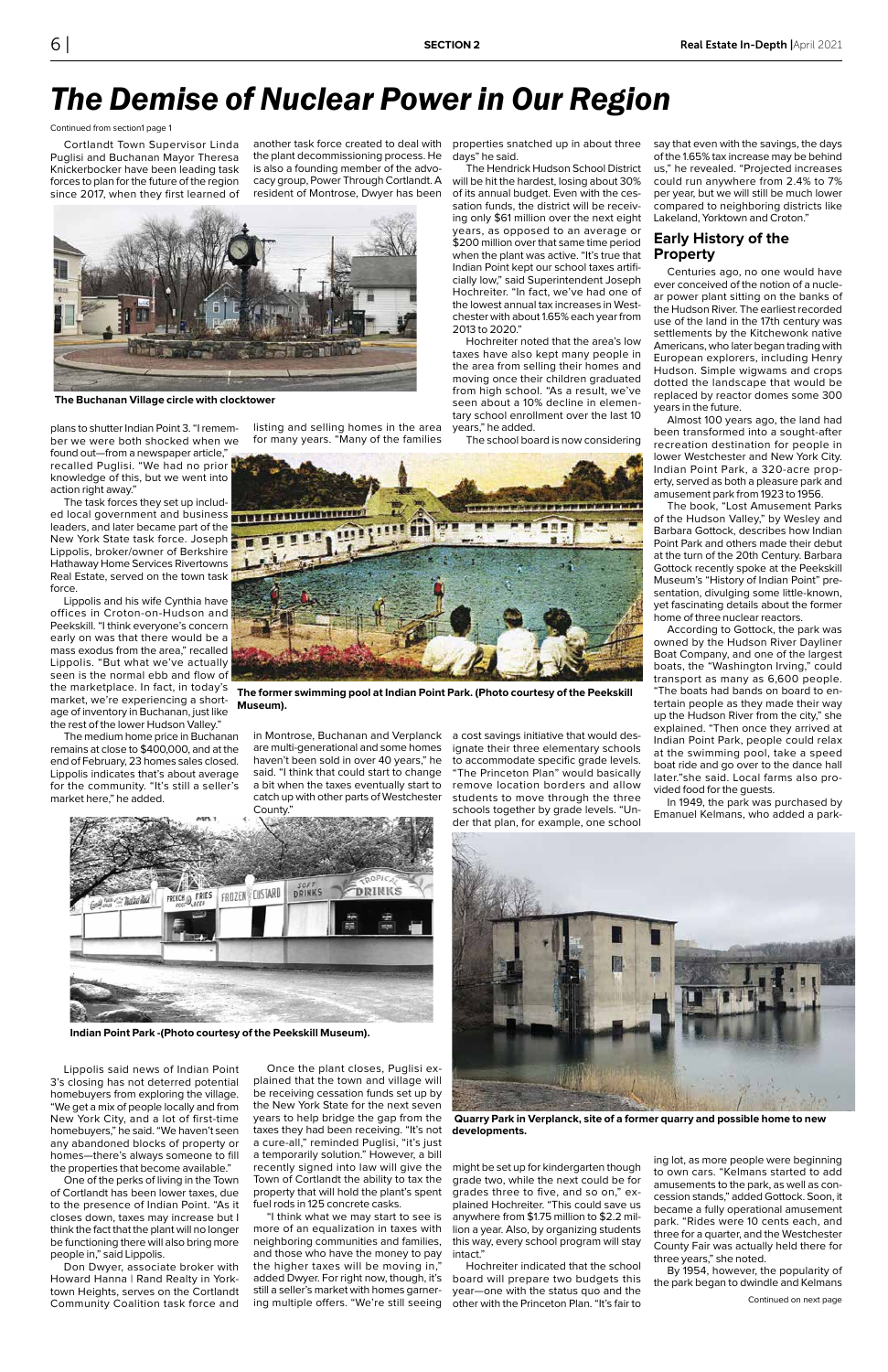**Brenda Timm** of Cortlandt Manor and **Judy Hermesch** of Croton-on-Hudson, real estate salespersons with **Coldwell Banker Realty,** have qualified to join the company's **International President's Circle**. This prestigious membership has been awarded to the top 15% of all sales associates worldwide in the Coldwell Banker system.

Timm has been a top producing agent for eight years winning numerous awards throughout her career and has been a Westchester Magazine Five Star Realtor for five years. Her designations include SFR (Short Sale and Foreclosure Resource), ABR (Accredited Buyer Representation) and SRS (Seller Representative Specialist). Hermesch, who has a GRI (Graduate Realtor Institute) designation, has earned top honors throughout her 38 years in real estate.





**Howard Hanna | Rand Realty** has announced that **Porsha Flores, Shantel Hayes** and **Jessica Richardson** have joined the firm's Pine Bush office as licensed real estate salespersons.

Flores was born and raised in Brooklyn (with a pitstop in Staten Island). In 2015, she and her family made the move to Orange County. Prior to entering real estate, she worked in education as a human resources manager. Hayes is also a licensed marriage and family therapist serving the Hudson Valley region. Richardson has been an active property manager in the Hudson Valley since 2010.



**Houlihan Lawrence** has announced that five new agents have joined the company's New Canaan, CT office—**Ayesha Qureshi-Amin,** 

**George Johnson, Kara Morgan, Barbara Pincione** and **Polly Sykes.** 

Qureshi-Amin brings a national and international perspective to her work having been raised in Boston, Beijing and Istanbul as her father was



tions. Prior to moving back to the United States in 2012, she lived in London, where she studied at the London School of Economics and Political Science and began a long career in banking with 20 years of experience in the finance industry. Prior to joining Houlihan Lawrence, she was an Executive Director for JPMorgan Chase. Johnson spent more than 40 years on Wall Street with expertise ranging from securities trading, systems development for hedge funds, and securing financing for real estate partnerships. Morgan joins the New Canaan office after a successful 30-year career in marketing and promotion. Pincione has an extensive background in the travel business and worked in real estate for a leading company. Sykes has more than 20 years in the event and experiential marketing business.

## PEOPLE







**Brenda Timm Judy Hermesch**

**Ayesha Qureshi-Amin George Johnson Kara Morgan**



**Barbara Pincione Polly Sykes** 

decided to sell the property to Con Edison for \$250,000. The park remained in operation for the next two years, and finally closed operations in 1956.

#### **The Beginning of Nuclear Power in Westchester**

Completed by Con Edison in 1962 at a cost of \$1.25 million, Indian Point 1 was the first privately-funded project of its kind in the U.S. "The primary component, the reactor vessel, weighed 230 tons and was 40 feet long with 120 fuel assemblies," noted Brian Vangor, Entergy Control Room Supervisor at a recent presentation of the "History of Indian Point" by the Peekskill Museum.

In October of 1974, Indian Point 1 shut down due to non-compliance with the Atomic Energy Commission's new criteria for an emergency core cooling system. However, Indian Point 2, which had been under construction since 1966, had already been online since

August of 1974. Construction on Indian Point 3, which began in 1968, became operational in 1975, the same year Con Edison sold it to the New York Power Authority. The third and final reactor vessel weighed 500 tons.

In 2000, Indian Point 3 was sold to Entergy, and just a year later, Entergy also acquired reactors 1 and 2. Indian Point 2 was eventually shut down in April 2020. Once Indian Point 3 closes, Entergy intends to sell it to Holtec International for decommissioning. The U.S. Nuclear Regulatory Commission has already approved the transfer of licenses to Holtec. The company has previously received approvals to purchase the Oyster Creek Nuclear Generating Station in New Jersey and the Pilgrim Nuclear Power Station in Massachusetts.

"Once Holtec closes on the property, we can all meet to discuss the eventual redevelopment of the area," said Knickerbocker. "We've actually been talking about this for the past four years and we'll be using every tool in the toolkit to help our taxpayers."

The 240-acre parcel that housed the reactors will first have to go through an intense cleanup before it could be ready development, possibly by the 2030's. However, Puglisi and Knickerbocker are hopeful that the northern and southern areas bordering the plants may become available sooner. "Those areas are not contaminated, so we're optimistic about the potential for that land," said Puglisi. "The entire property will have to be rezoned and we're anticipating some type of mixed used development that would help bring ratables back to the village of Buchanan."

#### **Looking Ahead**

Both town and village officials are working with the Hudson Valley Gateway Chamber of Commerce to help the more than 200 local businesses maintain their operations. "While businesses will be losing some customers, I think the fact that Holtec will still be retaining about 300 employees will help," said

Deborah Malone, Chamber president. "We are hoping that the town will eventually be able to bring in some type of developments that bring more jobs to the area. Local employees will help to support local businesses."

The pandemic, of course, has affected all types of businesses throughout our region and the rest of the nation. "The business community as a whole has already been struggling over the past year and we're still not back to any type of 'normal' yet," she added.

In the meantime, the Town of Cortlandt is reaching out to potential developers and business owners to attract them to the town's four strategic growth areas: Transit-Oriented District, adjacent to the Metro-North Railroad station; Medical Oriented District, surrounding New York Presbyterian Hudson Valley Hospital on Route 202; Cortlandt Boulevard Area, along Route 6 and the Waterfront Sustainability District in the hamlet of Verplanck.

Quarry Park, which currently houses an old, abandoned quarry in Verplanck, is at the center of the Town of Cortlandt's waterfront revitalization plan. The property features an 800-foot deep water quarry surrounded by natural stone walls and acres of open space for a potential public/private partnership.

Phase One includes plans for an athletic village with indoor sports, which Cortlandt Pitch is currently considering. Merchant's Daughter, a hard cider producer, is also viewing Quarry Park for a possible location along the Hudson River that could include an outdoor tasting area.

In Phase Two of the plans, the town would seek some type of aquatic recreation at the quarry, while Phase Three could bring in a restaurant or Discovery Center. The fourth and final phase would link a waterfront boardwalk to 6th Street and existing sidewalks and trails.

In addition to concerns about securing more sources for tax revenue, Puglisi and Knickerbocker are equally worried about having enough electric power to sustain the Town of Cortlandt. "The Public Service Commission keeps telling us there will be enough power, since they now plan to rely on nearby gas-fired plants to cover the lost megawatts," said Knickerbocker. "I do find it strange that many environmentalists believe nuclear energy is so bad, yet gas-fired plants do more polluting to the air than nuclear energy." As the town and village look to the future, Knickerbocker's Citizens Advisory Panel will continue to keep Buchanan residents informed about what's happening with the closure and its aftermath. "Our goal is to keep communication channels open as we deal with our many concerns—loss of revenue and jobs, the effect on the local businesses and real estate, and expectations for the years ahead," she said. "We're remaining optimistic," added Puglisi. "Our new philosophy about the Town of Cortlandt is 'where life works' and we intend to stay committed to making that happen."

### *Indian Point Continued*

#### Continued from previous page

# **Subscribe to In-Depth Call 914-681-0833**



**An amusement park at the Indian Point property ceased operation in 1956.**